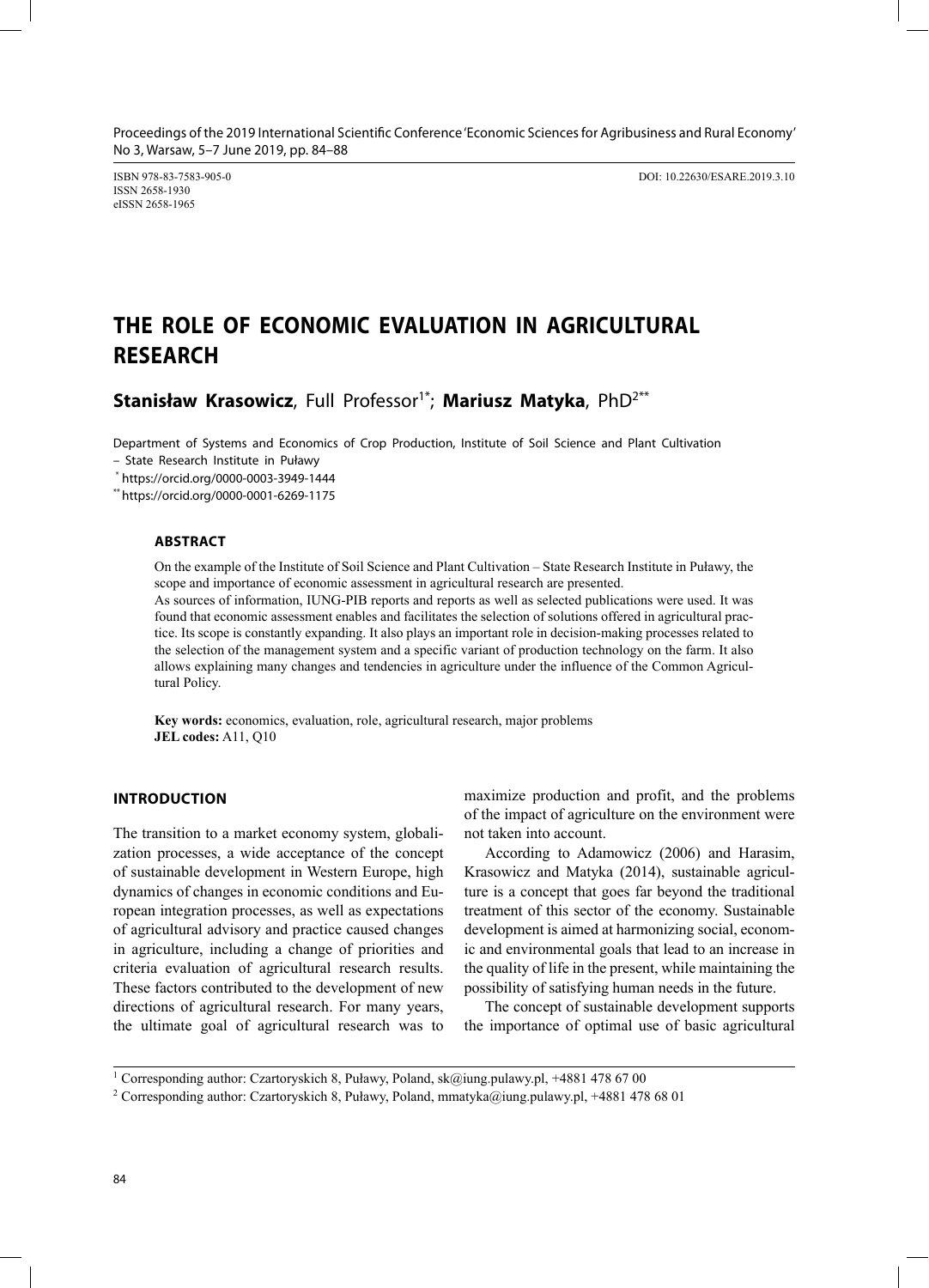production factors and pay attention to ecological aspects. However, the transition to the market economy system has additionally contributed to the growing importance of economic assessment in agricultural research in the field of production organization and technology. At the same time, these changes determined the role and scope of economic assessments in research institutes conducting agricultural research, in large part with a practical dimension. Economic and organizational studies are conducted in these units. They concern the economics of production directions, the effectiveness of technology and the assessment of various management systems, and the assessment of the regional diversification of agriculture and rural areas.

The aim of the study is to present the role of economic assessment in agricultural research, on the example of the Institute of Soil Science and Plant Cultivation in Puławy. This evaluation takes into account a number of research topics of great practical significance connected with various levels of agricultural production management. It is a derivative of the Institute's scientific interests. The directions of economic evaluation at IUNG-PIB are derived from the scientific interests of the institute's employees. The main of these directions, from the point of view of economic evaluation, include:

- − efficiency of agrotechnical operations and treatments as well as production technologies;
- − crop rotation with a different proportion of cereals;
- − possibilities of sustainable development of farms with various agricultural production directions;
- different farming systems;
- − agricultural and rural areas development strategies;
- possibilities of biomass production for energy purposes;
- − regional diversification of agriculture.

It is worth emphasizing that the economic and organizational research at IUNG-PIB has a long tradition and refers to the achievements of scientific institutions that have been operating in Puławy since 1862. Since 1998, these studies have been carried out by the Department of Systems and Economics of Crop Production.

# **EVALUATION OF THE EFFICIENCY OF PRODUCTION TECHNOLOGY AND CROP ROTATION**

Institute of Soil Science and Plant Cultivation – State Research Institute in Puławy offers agricultural practice, based on the results of years of research, agronomic recommendations and production technology of cereals, fodder crops, energy crops, tobacco and hops. The recommended technologies vary in the level of intensity and take into account the diverse economic situation of different groups of farms, as well as the specificity of agriculture in the regions. In addition, they are aimed at obtaining products with a quality, desirable by the industry and consumers, that meet the criteria for safe food for human and animal health. In recent years, the scope of economic assessment in IUNG-PIB research has considerably expanded.

The earliest research began on the economic evaluation of cereal production technology, including such elements of agrotechnology as fertilization and plant protection. This assessment was simplified, as it concerned only direct costs, and sometimes only selected elements. It was found that from the point of view of agricultural income, the partial criterion of labour intensity is of great importance. This constituted the basis for recommending technologies and their variants depending on the diversification of farm labour force resources. These technologies represented various types of production intensification.

The economic evaluation of cereal production technology required constant improvement and enrichment of the methodology as well as extending it with new criteria and indicators. It was also necessary solution to methodological issues. An example of this is the proposal to evaluate plant production technologies as part of crop rotation. It was considered more reliable and comprehensive. An important premise of this trend of economic research is the increase in the share of cereals in the structure of sowings (Statistics Poland, 2018). The economic assessment of crop rotation with different cereal share was of great practical importance. It pointed to the possibility and rationality of applying, under certain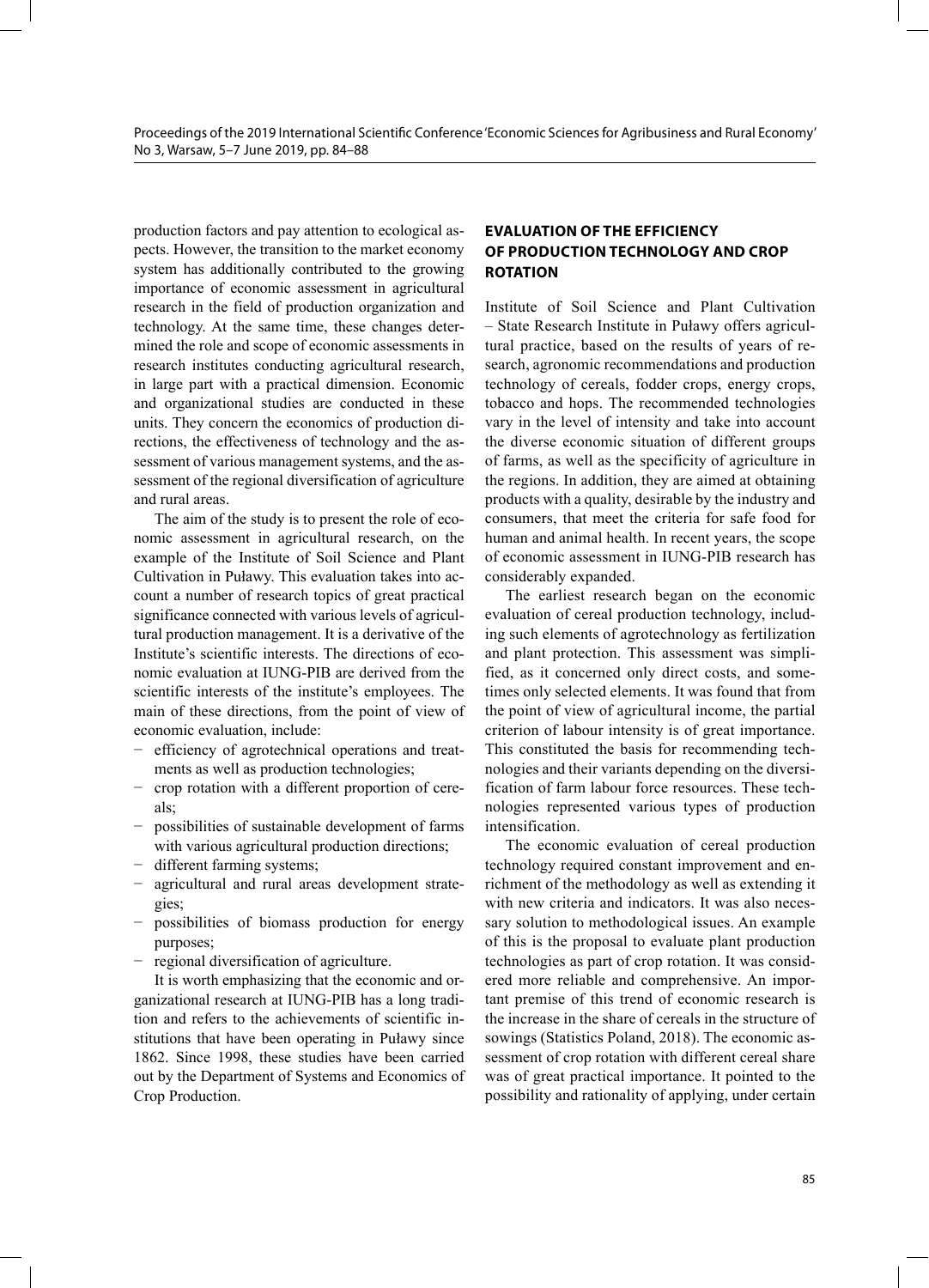organizational and economic conditions, changes made only to cereals, referred to as multi-species cereal monocultures. The tendency to specialize in the production of technologically similar plants, i.e. cereals and rapeseed, is particularly pronounced in northern and western Poland (Statistics Poland, 2018).

Consistent enrichment of technological recommendations with a simplified economic assessment, contributed to the objectification of assessments and the development of opinions among farmers and advisers on the desirability and importance of economic calculation in making decisions regarding the choice of plant production technology, and even more widely in farm management.

## **ECONOMIC EVALUATION OF VARIOUS FARMING SYSTEMS**

Production technologies are derivatives and elements used in the practice of farming systems. The economic evaluation determines the value of individual systems, alongside production and environmental indicators.

As a result of the study work on the comparison of integrated, ecological and conventional systems, the methodology for the analysis and evaluation of agricultural systems in Polish conditions was developed. This methodology is based on the assumption that the assessment of agricultural systems should be made at the level of a farm or a group of farms, treated as an organic whole, and thus in a systemic way. This assumption refers to the view accented in literature. According to Manteuffel (1981): "There is not an abstract agricultural system. Agriculture understood as a production system always takes the form of a farm".

Interest in evaluating different farming systems is also based on the assumption that analysis is necessary taking into account the conditions in the country and the region, and uncritical reliance on foreign research results may lead to opinions and views that are inadequate to the real realities of Polish agriculture. It was found that the ecological system may

be a chance to increase the profitability of farms, provided that the development of the organic food market and the growth in demand for organic products. It is also necessary to include in the economic calculation the existing support system for organic farms.

# **ASSESSMENT OF SUSTAINABILITY OF PRODUCTION IN FARMS**

The factor causing the extension of the scope of the economic assessment was the change of the research subject within the framework of IUNG-PIB statutory activity. The currently implemented program of scientific and research activity "Sustainable development of crop production and management of agricultural areas of Poland", resulted in the necessity of combining the production and ecological assessment with the economic one. The implementation of the IUNG-PIB long-term program, aimed at supporting activities in the field of protection and rational use of agricultural production space in Poland and management of the quality of agricultural raw materials, also contributed to the growing importance of economic assessment in agricultural analyses.

The criteria and economic indicators have found, among others, application in the assessment of the sustainability of production in farms with various habitat conditions and production specialization. The purposefulness of their application resulted from the essence of sustainable development and the necessity to look for indicators that allow for a synthetic assessment of the farm, its internal organization and links with rural areas.

When assessing the level of production sustainability, indicators reflecting dependencies and feedbacks between plant and animal production as well as between the production and household farm of the agricultural family are taken into account.

It was found that the basic factors determining the possibility of sustainable development of a farm are the area and quality of agricultural land. The research allowed for general assessment.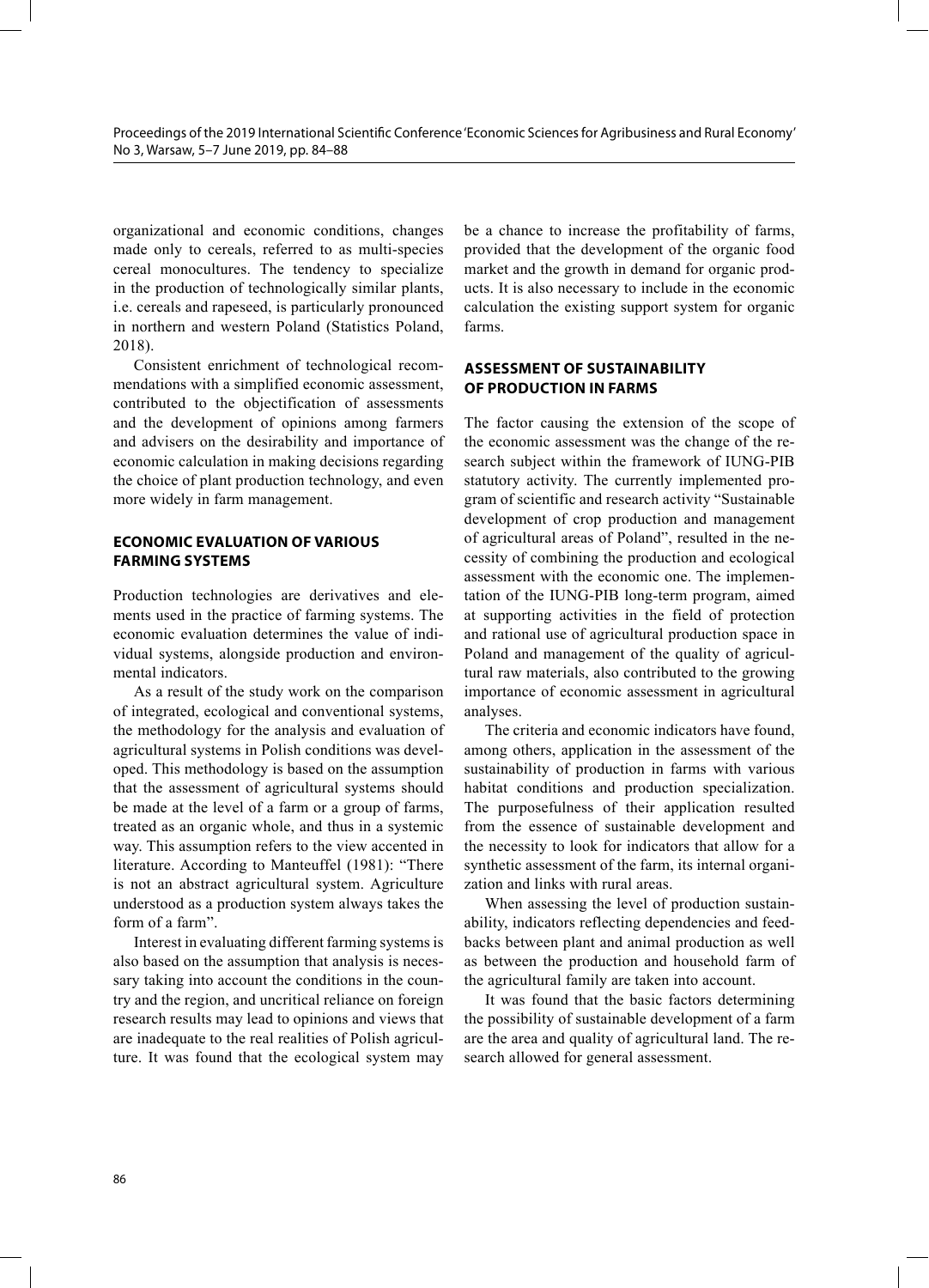The natural, organizational and economic conditions determine the possibilities of sustainable development of farms. The natural and organizational conditions determine primarily the intensity of the organization of plant and animal production, which is a derivative of the diversity of sown structure and livestock density. Economic determinants of agricultural production, resulting from existing price relations, determine primarily the intensity of management, measured by the level of material inputs and costs per 1 ha of utilization agricultural area.

The possibility of sustainability production with different objectives is also evaluated depending on the direction of production specialization. In general, it was found that farms specializing in milk production, as well as mixed farms, implemented the principles of sustainable development. Pig farms did not comply with these rules, due to ecological criteria, while farms specializing in crop production due to economic criteria.

An important direction of economic research at IUNG-PIB is also the assessment of the regional diversification of agricultural production, the intensity of the organization, use of agricultural potential, set-aside of land and agricultural competitiveness. In these studies by using the methods of multivariate analysis, the impact of different groups of conditions on regional diversification was assessed. The statement that the regional differentiation of agriculture is determined to a greater extent by economic and organizational than natural and agrotechnical factors. Important problems are also: assessment of the regional differentiation of changes in the land management in Polish agriculture after European integration, and assessment of the possibilities of implementing the Common Agricultural Policy in various regions of Poland. These assessments required consideration of economic aspects and interdisciplinary cooperation. Their results are the basis for perfecting cooperation with consulting.

The development of agriculture in less-favoured areas is an important trend of economic evaluation. In regions prone to drought, as well as in problematic and specific regions in which agricultural development faces a number of systemic and economic constraints. The economic assessment also concerns the possibility of multifunctional development.

# **EVALUATION OF THE SOCIO-ECONOMIC DETERMINANTS OF BIOMASS PRODUCTION FOR ENERGY PURPOSES**

Recent years have brought new challenges and problems decisive for the importance of economic assessment. Examples are biomass production as a source of renewable energy. According to Nalborczyk (2005), the development of agricultural energy requires the analysis of elements of the future system; including the economic, environmental and social indicators. "In the first place, the work will focus on the optimization of biomass production under different conditions. Particular emphasis will be placed on improving the economic and energy efficiency of production, minimizing negative ecological effects and assessing socio-economic benefits".

IUNG-PIB is conducting research on the assessment of production possibilities, development and implementation of plants cultivation technology for energy purposes, as well as on the use of other renewable energy sources. From the point of view of these studies, it is important to indicate the possibility of land use rationalization and the indication of social and economic factors determining the possibilities of using an alternative, which is plant cultivation for energy purposes. IUNG-PIB research shows that it is necessary to look at the problem of biomass production for energy purposes and adapt the proposed solutions to the existing natural and economic and organizational conditions.

In addition, these studies show that the cultivation of energy crops requires knowledge and high organizational efficiency. IUNG-PIB analyses indicate that in the situation of a relatively lower education of people living in rural areas, the level of professional knowledge and organizational skills may become one of the important barriers on the road to the development strategy of renewable energy. It